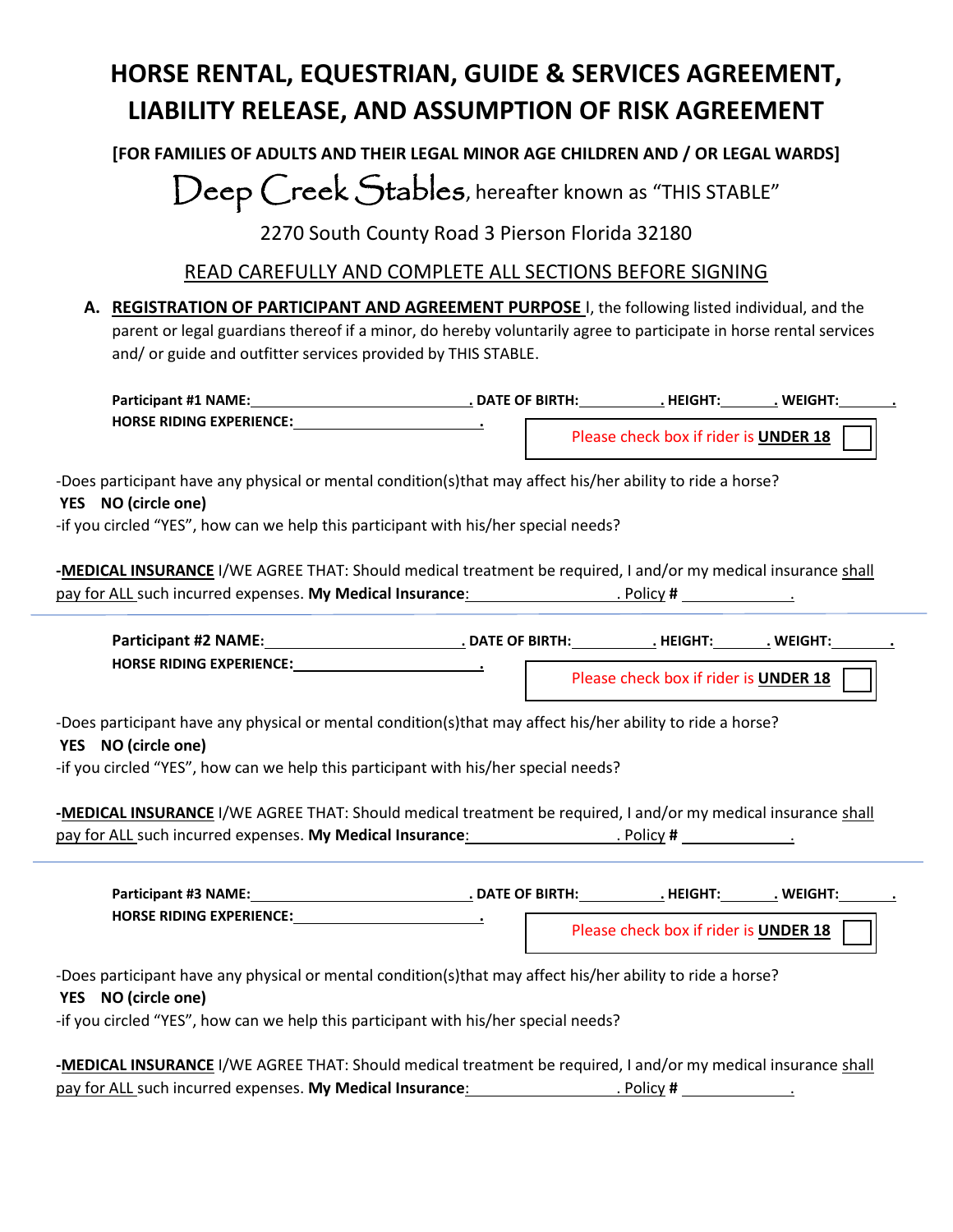# **HORSE RENTAL, EQUESTRIAN, GUIDE & SERVICES AGREEMENT, LIABILITY RELEASE, AND ASSUMPTION OF RISK AGREEMENT**

## **After carefully reading the following sections, ALL RIDERS must write their INITIALS in correspondence to each individual section.**

- B. **AGREEMENT SCOPE AND TERRITORY AND DEFINITIONS:** This agreement shall be legally binding upon me the registered participant, and or legal guardians thereof if a minor, my heirs, assigns, including all minor children, an personal representatives; and it shall be interpreted according to the state and county of THIS STABLE'S physical location. This agreement is intended to be valid and binding at all times now and in the future when THIS STABLE permits me (directly or indirectly) to enter THIS STABLE,S property, be on THIS STABLE'S property, be near any horse, receive instruction or guidance from its associates and or when I ride and/or am near horses on or off THIS STABLE'S property. Any disputes by the participant shall be litigated in, and venue shall be the county in which THIS STABLE is physically located. This agreement intended to as broad and inclusive as the law permits. If any clause, phrase, or word conflicts with state law, then that single part is null and void. The terms "HORSE" and "EQUINE" herein shall refer to all equine species. The terms "I"," WE","MY" shall herein refer to the above registered participant and the parents or legal guardians thereof if a minor.
- C. **INHERENT RISKS/ ASSUMPTION OF RISKS I ACKNOWLEDGE THAT:** Horseback riding is classified as RUGGED ADVENTURE RECREATIONAL SPORT ACTIVITY and that risks, conditions, and dangers are inherent in (mean integral part of) horse/equine/animal activities, regardless of all feasible safety measures which can be taken, and I agree to assume them. The inherent risks include but are not limited to any of the following: The propensity of an animal to behave in ways that may result in injury, harm, death or loss to persons on or around the animal; The unpredictability of an equine's reaction to sounds, sudden movement, unfamiliar objects, persons, or other animals; Hazards, including, but not limited to, surface or subsurface conditions; A collision, encounter and/or failing to act within the ability of the participant. Horses are 5-15 times larger 20-40 times more powerful, and 3-4 times faster than a human. If a rider falls from the horse to the ground it will be a general distance from about 3 1/2 to 5 1/2 feet, and the impact may result in harm to the rider. Horseback riding is an activity in which one much smaller, weaker predator animal (the human) tries to impose its will on, and become one unit of movement with, another much larger, stronger prey animal according to its natural survival instincts which may include, but are not limited to: Stopping short; Spinning around; Changing directions and/or speed at will; Shifting its weight; Bucking: Rearing; kicking; Biting; and/or Running from danger. I also acknowledge that these are just some of the risks and I agree to assume others not mentioned above. I am not relying on THIS STABLE to list all possible risks for me.
- D. **WILDERNESS EXPERIENCE PARTICIPATION, CONDITIONS OF NATURE WARNING, UNFAMILIAR AND SUDDEN SIGHTS SOUNDS AND MOVEMENTS WARNING, AND INSPECTION OF PREMISES** I/WE ACKNOWLEDGE THAT: The participant may be taking part in a "WILDERNESS EXPERIENCE" that may be hazardous to people. I/WE ACKNOWLEDGE THAT the meaning of "WILDERNESS EXPERIENCE" is defined as the pursuit of activity in a natural and/or wild and/or rugged and/or uncultivated area or region, as of forest and/or hills and /or mountains and or plains and/or wetlands, which would likely be uninhabited by people and inhabited by wild animals of many types and species to include, but not limited to, mammals, reptiles, and insects, which are not tame, may be savage and unpredictable in nature and also wandering at their will. I/WE ACKNOWLEDGE THAT: THIS STABLE is NOT responsible for total or partial acts, occurrences, or elements of nature and also and/or sudden and/or unfamiliar sights, sounds and/or sudden movements that can scare a horse, cause it to fall, or react in some other unsafe way. SOME EXAMPLES ARE: Thunder, lightning, rain, wind, wild and domestic animals, insects, reptiles, which may walk, run, fly near, or bite or sting a horse or person; and irregular footing on out-of-door groomed or wildland which is subject to constant change in condition according to weather, temperature, and natural and man-made changes in landscape. I also acknowledge that these are just some of the risks and I agree to assume others not mentioned above. I am not relying on THIS STABLE to list all possible conditions for me. The participant and parent or legal guardian have inspected THIS STABLE'S facilities and are satisfied that all premise conditions are reasonably safe for this participant's intended purpose, usage, and presence upon THIS STABLES premises.
- E. **CARRY-ON OBJECTS WARNING AND SHARP, LOUD NOISES WARNING:** I/WE AKNOWLEDGE THAT: When approaching, mounting, and riding horses, I must not carry items that may fall or blow away or flap in the wind or bounce or, make sharp or loud noises, the action of which may scare horses causing them to react in unsafe ways. SOME EXAMPLES ARE: Cameras, cell phones, hats not securely fastened under chin, toys, and purses. When near or riding a horse, participants must not make sharp or loud noises, such as whistling or screaming or yelling, the sound of which may scare horses causing them to react in unsafe ways.
- F. **SADDLE GIRTH LOOSENING WARNING:** I/WE ACKNOWLEDGE THAT: Saddle girths (fastener strap around the horse's belly) may loosen during riding. Riders must alert the nearest attendant of ant girth looseness, so action can be taken to avoid saddle slippage and the potential for the rider to fall off the horse.
- G. **PROTECTIVE HEADGEAR/ HELMET WARNING AND OFFERINGS:** I/WE AGREE THAT: I for myself and on the behalf of my child and /or legal ward have been fully warned and advised by THIS STABLE that protective headgear/ helmet, which meets or exceeds the quality standards of the SEI CERTIFIED ASTM STANFARD F 1163 Equestrian Helmet, should be worn while riding, handling, and/or being near horses, and I understand that wearing of such headgear helmet at these times may reduce severity of some of the wearer's head injuries and possibly prevent the wearer's death from happening as the result of a fall and other occurrences. I/WE ACKNOWLEDGE THAT: THIS STABLE has offered me, and my child and/or legal ward if applicable, protective headgear/ helmet that meets or exceeds the quality standards of the SEI CERTIFIED ASTM STANDARD F 1163 Equestrian Helmet. I/WE ACKNOWLEDGE THAT: Once provided, if I choose to wear the protective headgear/ helmet offered that i/WE will be responsible for properly securing the headgear/ helmet on the participants head at all times. I am not relying on THIS STABLE and/or its associates to check any headgear/ helmet or headgear/ helmet strap that I may wear, or to monitor my compliance with this suggestion at ant time now or in the future.